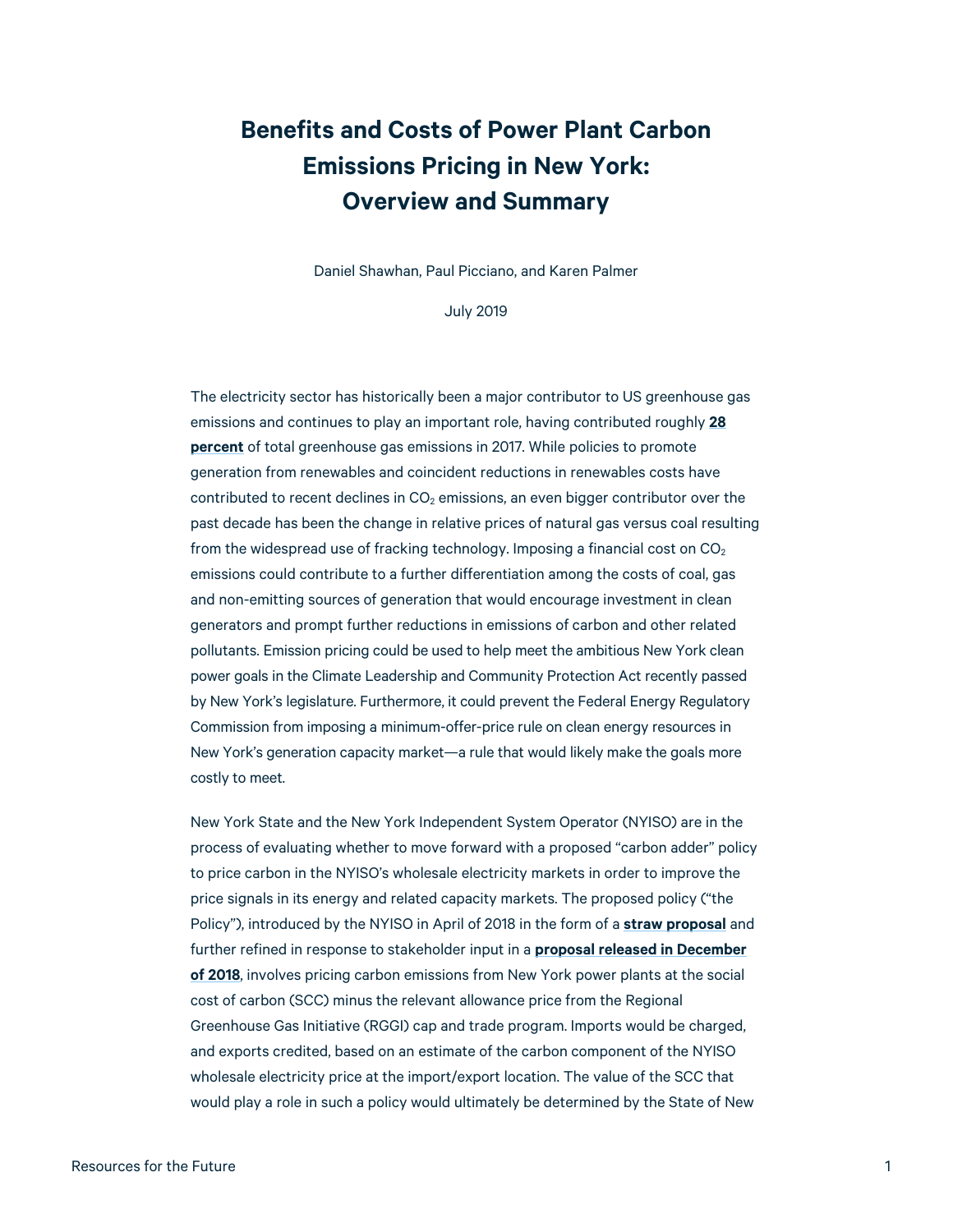York, but it is expected that the State would consider using one of the SCC estimates developed by the Obama Administration Interagency Working Group. We assume that the State's chosen carbon dioxide  $(CO<sub>2</sub>)$  emission price would be \$51 in 2025 (measured in 2013 dollars, like all dollar values in this report).

The NYISO carbon pricing Policy proposal arises within a pre-existing clean energy and climate policy regime that seeks a substantial change in how electricity is produced within New York. New York State's 2015 Energy Plan includes a goal of reducing statewide CO<sub>2</sub> emissions by 40 percent from 1990 levels by 2030 and having 50 percent of its electricity supplied by renewable generators within that same time frame. New York has adopted a number of policies intended to help meet these targets including (1) participating in RGGI, (2) a renewable energy standard requiring load serving entities to purchase renewable energy credits (RECs) in sufficient quantities to meet their renewable generation share obligation, and (3) a zero energy credit (ZEC) program to support the continued operation of three upstate nuclear generating plants that have insufficient wholesale market revenue to remain financially solvent. Items (2) and (3) are the two main components of New York's overarching Clean Energy Standard (CES) adopted in 2016. The proposed NYISO carbon pricing Policy would reinforce these program goals and more fully internalize the social costs associated with carbon emissions into electricity system operations and investment decisions.

To help inform the Policy development process and associated efforts to reduce carbon emissions from electricity generation in New York, we undertook a detailed modeling analysis of how the carbon pricing Policy might affect the New York electricity sector. We used the Engineering, Economic, and Environmental Electricity Simulation Tool (E4ST), which incorporates a realistic model of the power grid, detailed generator and renewable resource data, and comprehensive benefit-cost analysis capabilities. An earlier round of this analysis was presented to the NYISO Integrated Public Policy Task Force (IPPTF) in September of 2018. More recently, we updated our analysis to incorporate the planned application of RGGI to New York generators with capacities between 15 and 25 megawatts (MW) and updated estimates of renewables technology costs and natural gas fuel prices, including two sets of estimates for each ("Low" for relatively lower renewables costs married with relatively higher natural gas prices to achieve a lower RGGI price, and "High" for relatively higher renewables costs married with lower natural gas prices leading to higher RGGI prices). Our analysis explores the interaction between the proposed NY Policy and the NY RPS, ZEC and RGGI cap and trade policies and yields insights about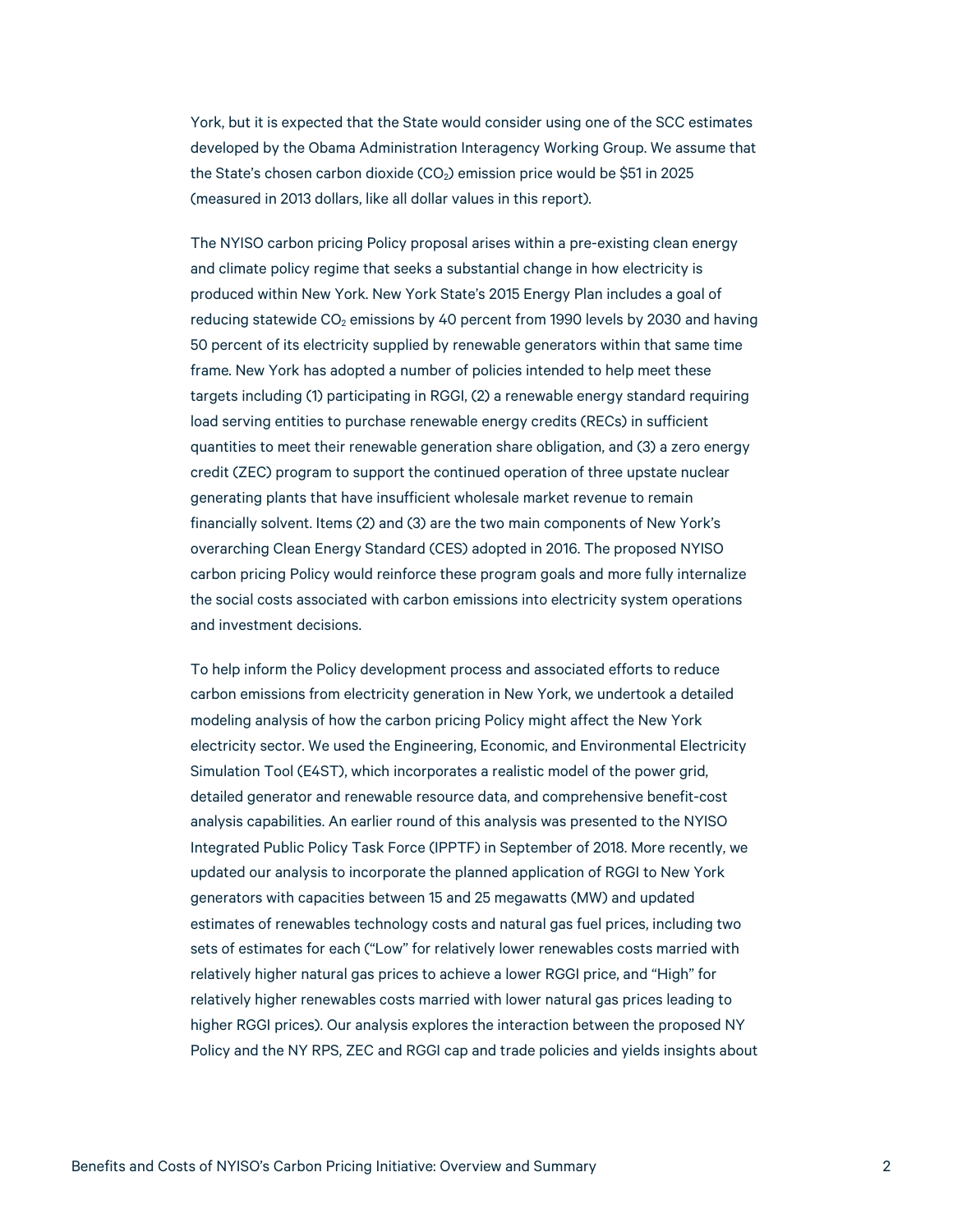implications of the Policy for electricity markets, electricity generation by fuel, electricity prices and emissions of carbon dioxide and other pollutants within New York, within RGGI and within the broader Eastern Interconnection.

Our analysis, which focuses on the differences in 2025 between scenarios with the proposed New York carbon pricing Policy and otherwise identical scenarios without it, finds that the Policy reduces carbon emissions from electricity generation within New York State and throughout the Eastern Interconnection, under both sets of technology and fuel cost assumptions. There is less than 100 percent emissions leakage (i.e., emissions increases in other jurisdictions or by other sources not covered by a policy) to the rest of the RGGI states due to the implementation of the RGGI Emissions Containment Reserve (ECR), which provides a mechanism for reducing the emissions cap if the RGGI allowance price falls to the reserve trigger price. As a result, the proposed Policy reduces total power-sector emissions from the RGGI states taken together. In fact, under the High cost assumptions, the Policy even reduces emissions in the rest of the RGGI states (outside New York).

The Policy also has important effects on emissions beyond RGGI that differ substantially depending on the technology and fuel price assumptions. With the "High" costs, net power imports to the RGGI states from the rest of the Eastern Interconnection change very little, so emissions in the rest of the Eastern Interconnection change very little. However, with the Low costs, the Policy increases New York solar and wind capacity and generation enough to appreciably reduce total net electricity imports to the RGGI states. As a result, the New York Policy reduces total Eastern Interconnection carbon emissions by almost twice as much as it reduces carbon emissions in New York. It also reduces sulfur dioxide and nitrogen oxide emissions, which reduces premature deaths and illness from air pollution in New York and in other states and provinces.

The Policy lowers the RGGI allowance price under the Low cost assumptions and reduces the allowances available in the market (tighter  $CO<sub>2</sub>$  cap) under both sets of cost assumptions due to the ECR, which, in turn, reduces government revenue to the states. The Policy drives New York REC and ZEC prices to zero, bringing the incentives necessary to encourage renewables investment and continued upstate nuclear generation back into the energy markets. It also substantially reduces the New York installed capacity price. The Policy increases zonal average wholesale electricity prices in New York by \$20 to \$24 per megawatt-hour (MWh), or 2.0 to 2.4 cents per kilowatt-hour (kWh), with the largest effects in zone J (New York City). However, the revenue from the carbon price is rebated to electricity end-users, and the end-users save from the lowering of the capacity, REC, and ZEC prices. These rebates and